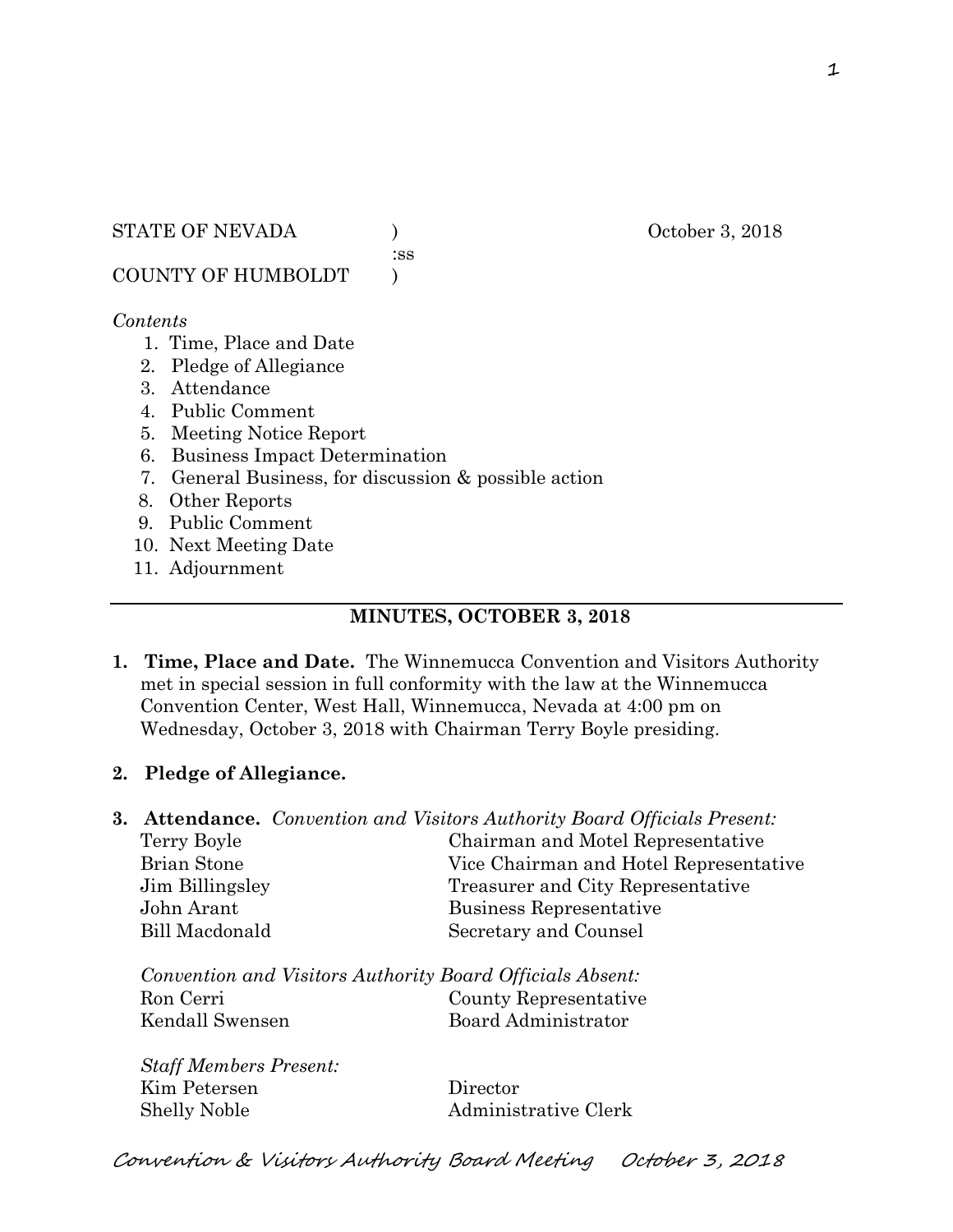*Staff Members Absent:*  None

*Others Present:*  Kent Maher Ag District #3

Cam Drake C R Drake & Sons, Inc.

### **4. Public Comment**

No public comment.

# **5. Meeting Notice Report.**

Chairman Boyle reported that notice, including meeting agenda, was posted by Shelly Noble by 9:00 am Friday, September 28, 2018 at Humboldt County Library, Court House, Post Office, City Hall and Convention Center West Hall. No persons have requested mailed notice during the past six months.

**6. Business Impact Determination.** Chairman Boyle asked whether any agenda item proposes the adoption by the city or by the county or by the WCVA of any rule, including any ordinance or resolution which would impose, increase or change the basis for the calculation of a fee that is paid in whole or in substantial part by businesses, which would impose a direct and significant economic burden upon a business or directly restrict the formation or expansion of a business, pursuant to NRS Chapter 237? The Chairman called for board or public input thereon; there was none. Action was taken.

 *Jim Billingsley made a motion that there appears to be no business impacting fee matter on today's agenda. The motion carried, 4-0.* 

#### **7. General Business, for discussion & possible action**

**7.1 Review and discussion of bid & options received for Winnemucca Event Center (WEC) sound system retrofit, possible rejection of bid and call for new bids, discussion of joint financing for project with Ag District #3 and Humboldt County, for possible action**  The current sound system at the Event Center is the original that was installed when the building was completed approximately 18 years ago. There have been minor upgrades and changes since then but in the past couple of years it has become apparent that this system is no longer adequate. The dust and dirt in the building, along with the high level of ambient noise at some of our larger events has led to complaints by participants and spectators. It is for this reason that Kim came to this board in March to see if they would support a joint venture with Ag District #3 in funding a new sound system. Kim received a rough estimate of \$120,000 for a new system and the WCVA approved this project on March 21, 2018. At this level, Ag #3 would contribute \$60,000 and WCVA would match that. With this funding level in mind, a bid package was prepared and put out to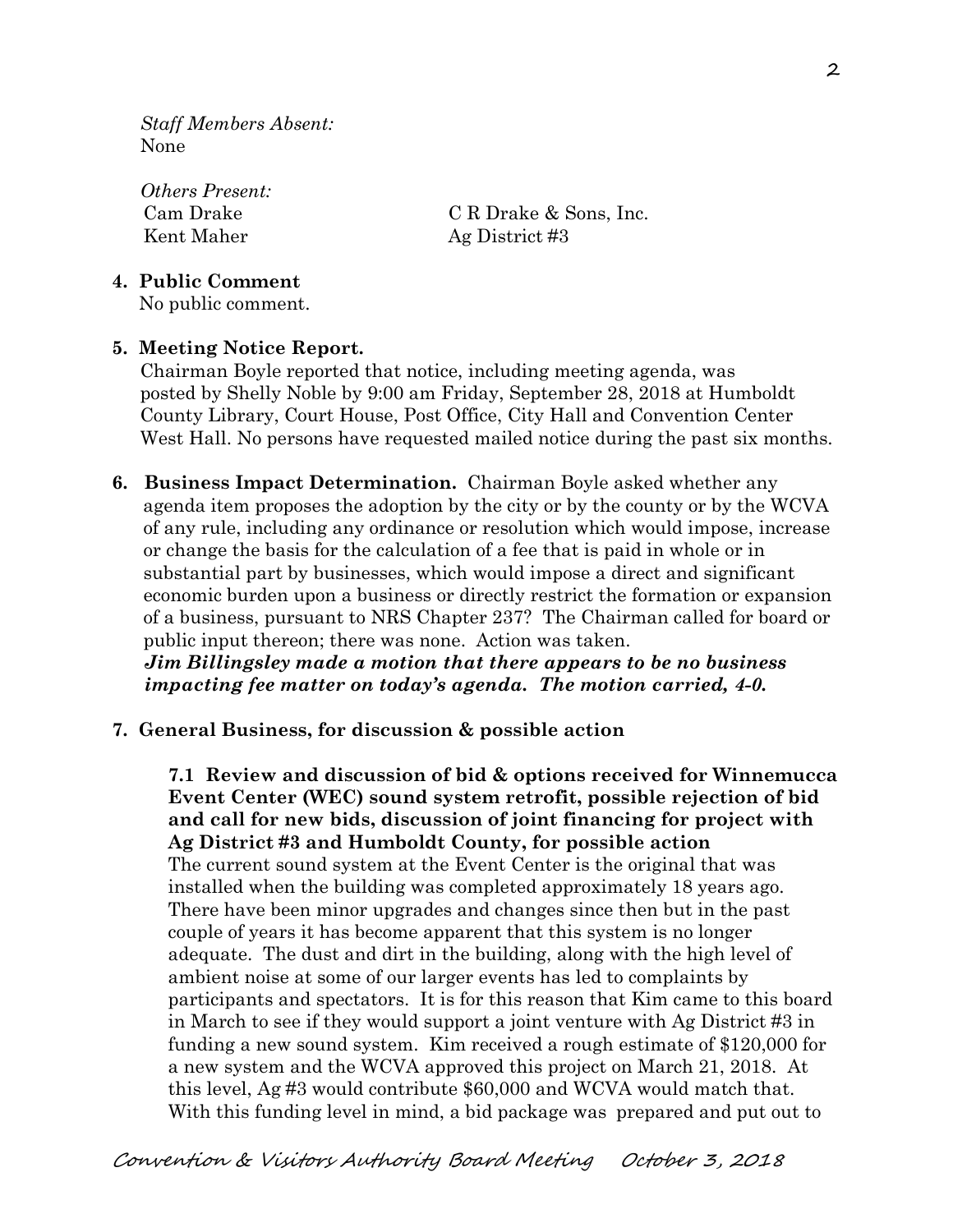bid. Since we do not have the expertise to put technical information in the bid packet, Kim and Bill prepared the packet so that it stated what was required as the end result and had the sound companies design their own systems to accomplish this. There was a mandatory pre-bid meeting at the Event Center on September 5 so that contractors could ask questions and tour the facility. The bids for this project were due in Kim's office on September 26, 2018. There was one bidder offering two different options. This came about because there was an out-of-state sound company that was interested in bidding on the job but did not have a Nevada contractors license. They contacted Cam Drake about serving as the general contractor on this job so they could submit a bid. Cam also spoke with another sound company out of Reno. He is familiar with this company as they have completed several jobs in Winnemucca. Both sound companies would use Drake & Sons as the general contractor. It is for this reason that Drake & Sons submitted a bid with two options, Focus Partners, \$289,309 and Innovative Communications Systems, \$274,237. At the opening it was immediately apparent that the bid amount for each option was significantly higher than we had expected and that these amounts put the project over the threshold requiring that prevailing wage be paid. The board asked for clarification as to why there was such a discrepancy between the amount we had in mind for the project and the amounts of the bids submitted. It appears that the estimate that we were working with was for the equipment only and did not include installation costs. Since we did not know that our estimate did not include installation, the original Invitation to Bid stated that this would not be a prevailing wage project and the bids reflect this. According to Cam, the prevailing wage requirement will add \$12,000 - \$17,000 to the cost of each bid option. At this time, this board cannot go any further with these bids as they are. They must be rejected and then the board would need to decide what course of action they want to take. *John Arant made a motion to reject the two bid options received on* 

# *September 26, 2018 for the Winnemucca Event Center sound system retrofit from Drake & Sons. Motion carried, 4-0.*

This board discussed the need to stay below the \$250,000 level to avoid the prevailing wage provision. Kent stated that this year's Ag #3 budget included \$120,000 for this sound project. If WCVA agreed to match that amount, it would bring the project total to \$240,000. This is still a large amount to spend and the board discussed this and other projects they have funded (or co-funded) and the importance of these improvements in order to attract more and larger events. John Arant asked Cam if there was any room for cost reduction in his part of the job. He stated that there is not. This means that any cost reductions would need to come from the equipment. If this board wants this improvement, the next step would be to go out to bid again. Bill has prepared an Invitation to Bid that, if approved, will appear in Saturday's paper. In it the prevailing wage provision is outlined. Once the second set of bids are received, this board can move to discuss cost saving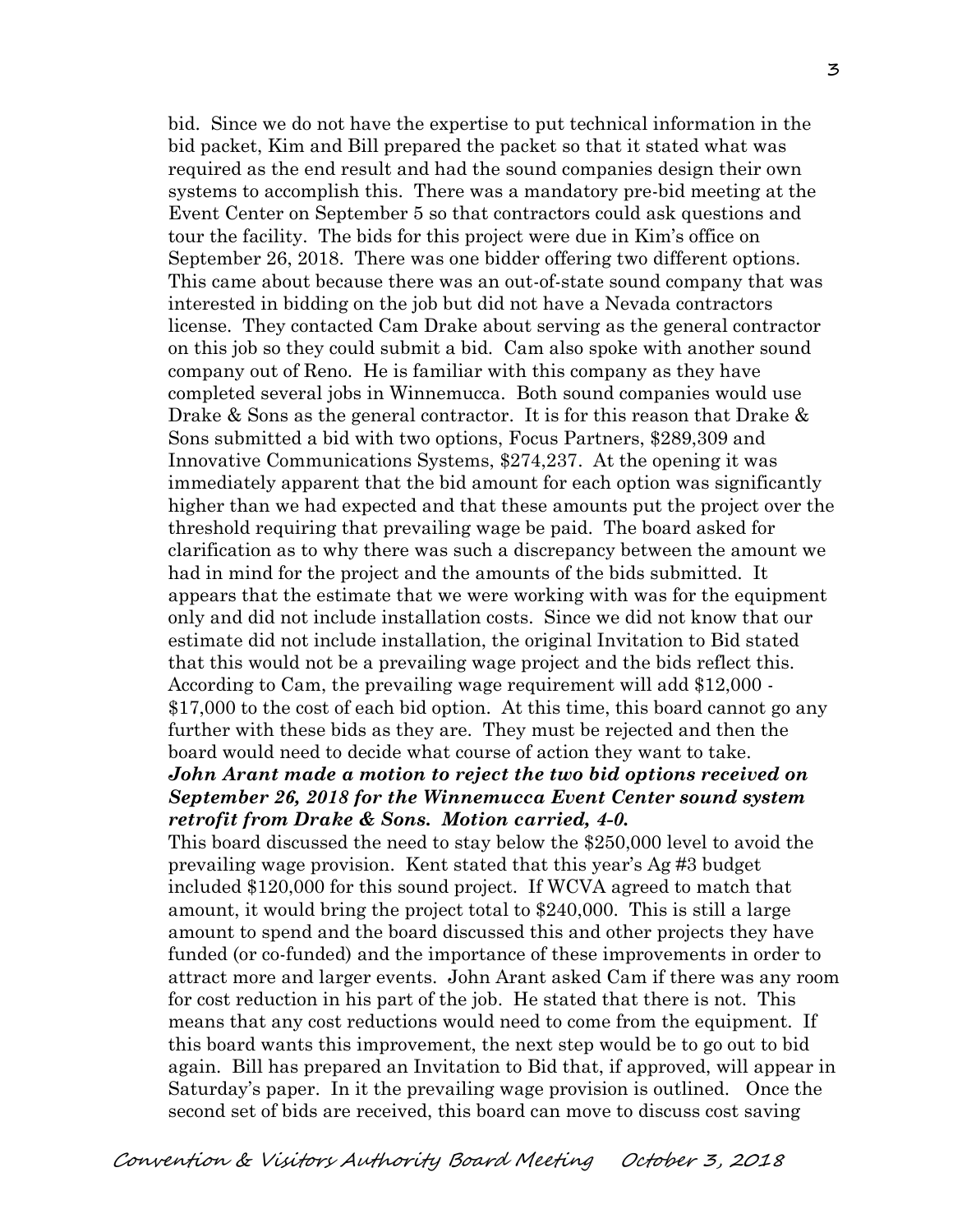## measures with the winning bidder that may be acceptable. *Jim Billingsley made a motion to, again, publish the Invitation to Bid for the Winnemucca Event Center sound system retrofit as presented by Bill. Motion carried, 4-0.*

This bid is due by noon on October 17, 2018. This is the day of the regular WCVA meeting so this board can review the bids that are received.

## **14. Public Comment**

None.

**15. Regular Business. Next Meeting. The Board confirmed the next regular meeting date of Wednesday, October 17, 2018, 4:00 pm.** 

## **16. Adjournment.** *Jim Billingsley made a motion to adjourn this meeting. Motion carried, 4-0.*

The meeting was adjourned to the next regular meeting, or to the earlier call of the Chairman or to the call of any three (3) members of the Board on three (3) working days notice.

Respectfully submitted,

Shelly Noble

 $APPROVED ON \t 2018$ 

| As written |
|------------|
|------------|

As corrected

Winnemucca Convention & Visitors Authority Board